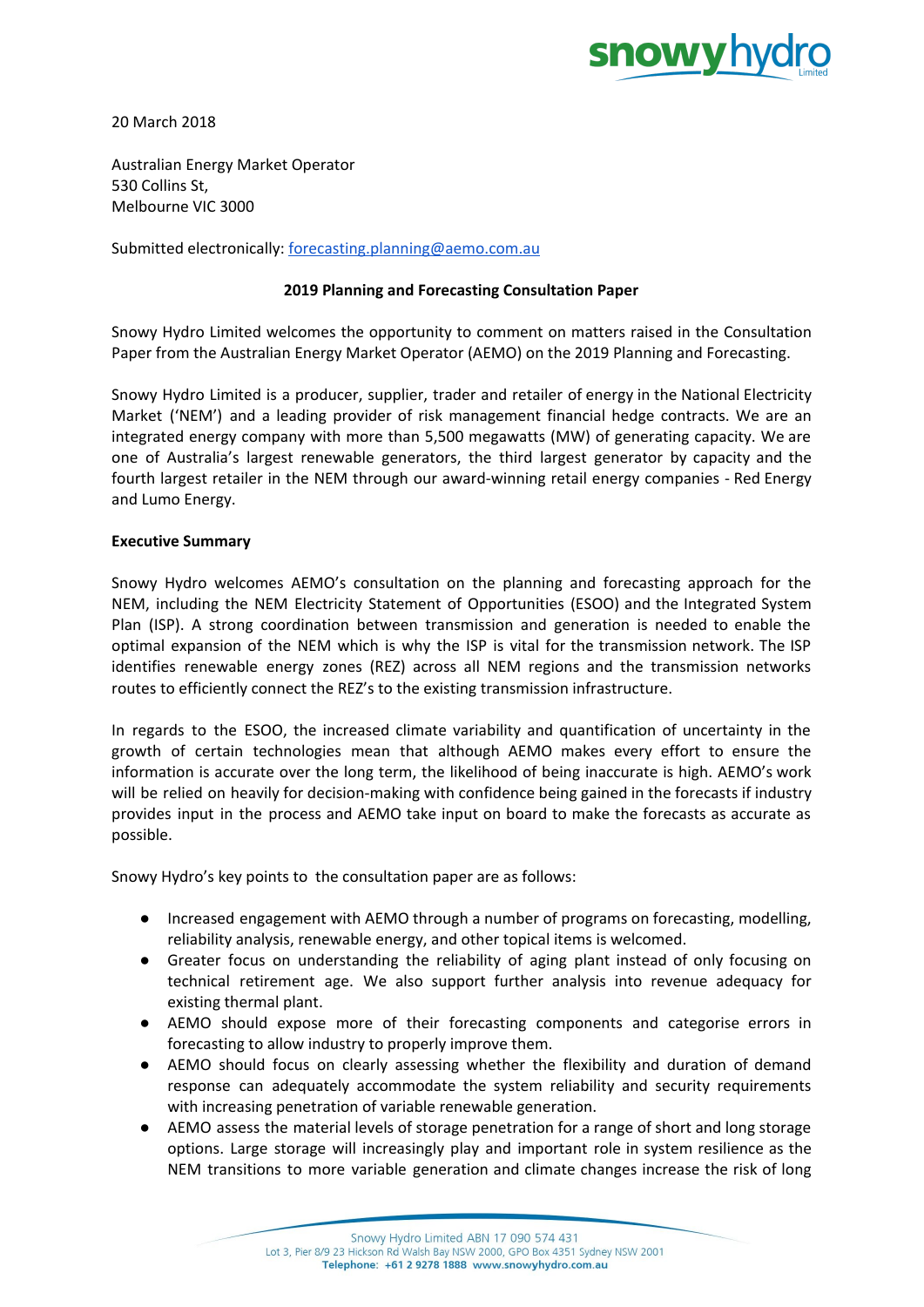wind and solar droughts. We note pump hydro energy storage is unaffected by water droughts as it recirculates existing water between two reservoirs.

- The High DER scenario is be separated into two different scenarios which include major and smaller loads for distributed rooftop PV generation, battery storage, and Demand Side Participation (DSP) at the consumer level.
- Unless hydrogen can be stored cost-effectively on a large scale and provide the service it proposes then it should not be a standalone scenario in the ESOO forecasts at the current time. If assumptions are made on a technology which we do not understand the risks associated with implementation are high.
- AEMO forecasting approach for targets is consistent with major parties targets allowing for proper analysis against targets.
- AEMO's Integrated System Plan (ISP) incorporates both Federal and State Government policies.
- AEMO's model power system resilience provides a particular emphasis on transmission investments which are low regrets and present high option value to an uncertain future.

Snowy Hydro appreciates the opportunity to respond to the Stakeholder Paper. We look forward to continuing to work and contribute information to AEMO in the development of the Integrated System Plan (ISP) and the Electricity Statement of Opportunities (ESOO). Any questions about this submission should be addressed to Panos Priftakis, Regulation Manager, by e-mail to [panos.priftakis@snowyhydro.com.au.](mailto:panos.priftakis@snowyhydro.com.au)

Yours sincerely,

Kevin Ly Head of Wholesale Regulation Snowy Hydro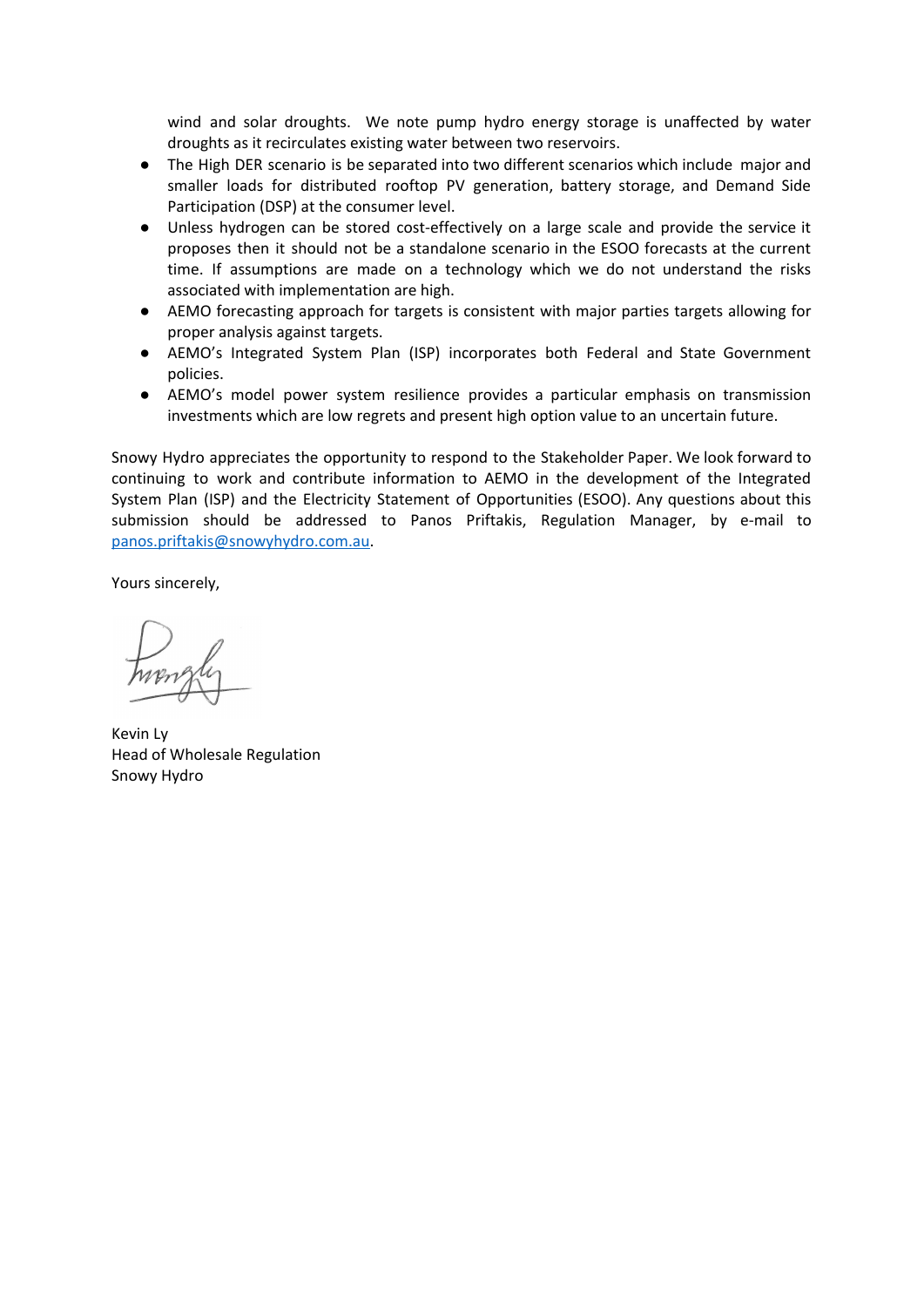## **Detailed Paper**

The NEM is experiencing unprecedented and transformational changes as we reach an inflexion point that will shape the future of the NEM, being a once-in-a-generation opportunity to secure an orderly transition to truly interconnected, reliable, and lower emission intensive NEM. This makes AEMO's planning and forecasting publications for the NEM, including the NEM Electricity Statement of Opportunities (ESOO) and the Integrated System Plan (ISP) vitally important.

Snowy Hydro agrees with AEMO that *"forecasting in a rapidly changing energy industry is challenging, and understanding and articulating key risks and uncertainties is important to allow for* informed decision-making<sup>"1</sup> which is why Snowy Hydro is willing to provide expertise, insights and critique to ensure AEMO's inputs and assumptions are credible and the information and insights provided through its publications deliver value.

AEMO request to increase its understanding of pumped storage, with specific emphasis on Snowy 2.0 is welcomed by Snowy Hydro. Snowy 2.0 with the transmission noted in AEMO's ISP is key to the energy development for the future of the NEM as the key enabler of an orderly and secure transition to a low emissions economy. The delivery of these transmission augmentations will deliver significant value for the NEM as a whole and ultimately consumers, because it will enable a reliable transition at lowest cost.

The Snowy 2.0 pumped hydro-electric storage facility will increase the pumped hydro-electric capacity within the existing Snowy Scheme by 2,000MW and 350,000 MWh by linking the existing Tantangara and Talbingo reservoirs with tunnels feeding a new underground power station. When combined with appropriate augmentation of the transmission networks, Snowy 2.0 will underpin the transition to a low emissions future by both physically and financially firming and de-risking existing and new variable and intermittent renewable generation coming online across the NEM. We welcome providing appropriate information to AEMO required to understand pumped hydro and Snowy 2.0.

## *Stakeholder feedback*

Snowy Hydro welcomes increased engagement with AEMO through a number of programs on forecasting, modelling, reliability analysis, renewable energy, and other topical items. We regularly attend the Forecasting Reference Group (FRG) and welcome regular one-on-one engagements. In return we encourage AEMO to expose some of their forecasting components so commentary can be received from the industry. Further to this, AEMO could categorise errors in forecasting to allow industry to properly improve and comment on them.

## **Distributed Energy Resources (DER) Forecasting**

Demand response is likely to play an increasingly important role in the future of the National Electricity Market (NEM). Snowy Hydro understands that demand response will improve through technological advancements however we believe that AEMO should focus on clearly displaying the flexibility and duration of demand response if it is to accommodate the increasing penetration of variable renewable generation.

Snowy Hydro believes the High DER scenario should be separated into two different scenarios. The High DER scenarios groups both major and smaller loads for distributed rooftop PV generation,

<sup>&</sup>lt;sup>1</sup> AEMO, 2019, "2019 Planning and Forecasting Consultation Paper", pp8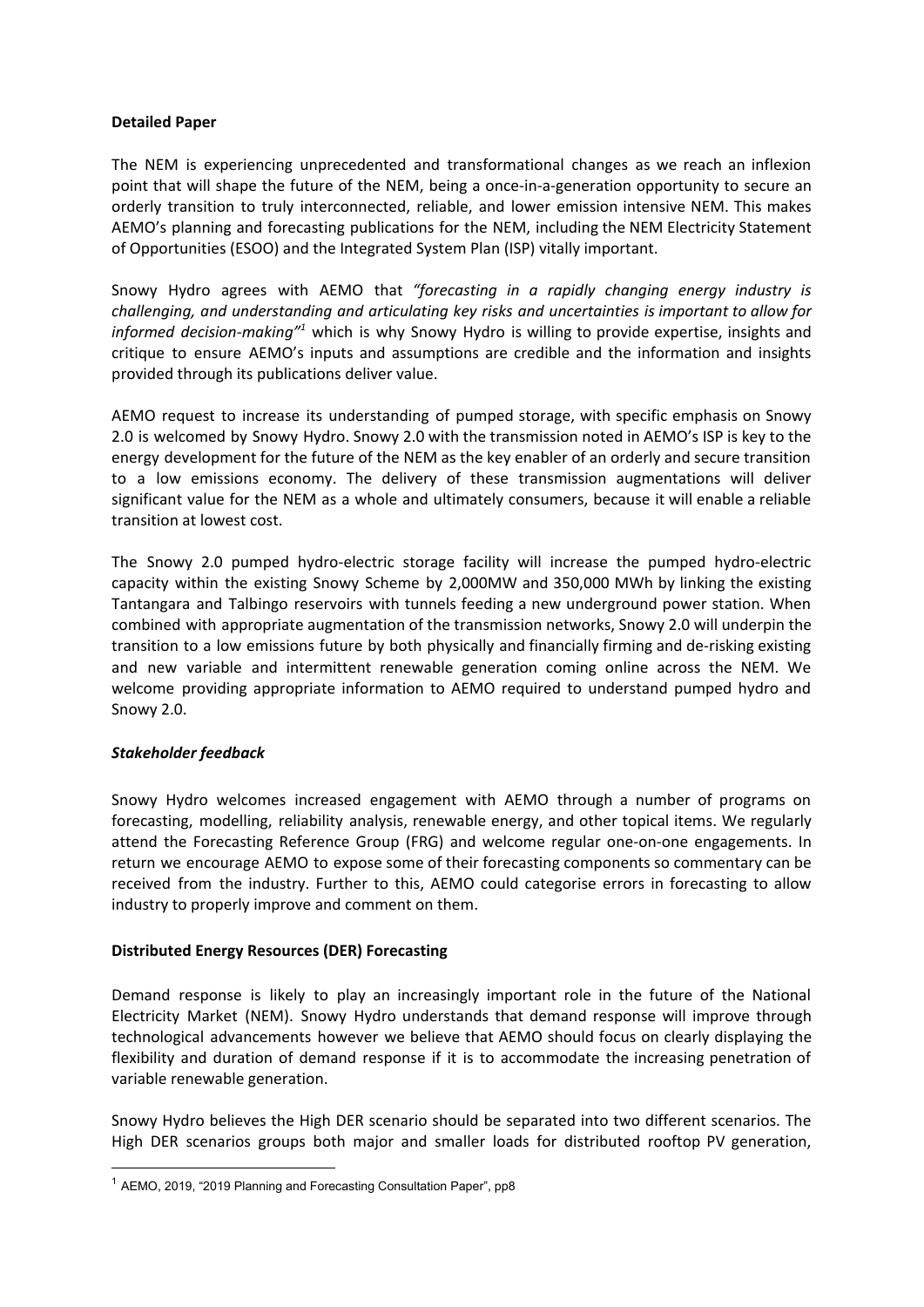battery storage, and Demand Side Participation (DSP) at the consumer level. We are concerned that grouping all the DER into one category would be misleading especially at a time when there are rule changes being consulted on in wholesale demand response and the inclusion of demand response in the Retailer Reliability Obligation(RRO).

The flexibility, duration and performance is the most important for the reliability and security of the NEM. There is a significant difference in firmness and flexibility on small and large scale demand response and therefore it should not be grouped into one scenario. This is evident across the Asia-Pacific, commercial and industrial (C&I), shown in Figure 1, where the most attractive sectors for demand response implementation are highly energy intensive in nature, compared to the residential segment, shown in the chart below. AEMO should therefore separate the High DER scenario into major loads and smaller loads.





AEMO previously noted in their ESOO that the lack of granularity in a changing energy environment make it difficult to detect and understand key trend especially in DER<sup>3</sup>. One example is the battery storage technology and the impact this has on the change in the demand forecasts. In 2017, AEMO's ESOO projected business and residential behind-the-meter battery systems by the end of the 20-year period forecast was at 5.7GW while in the 2018 projected update it was less than half at 2.6  $GW<sup>4</sup>$ . Although AEMO notes this has to do with lower forecast retail electricity prices and different assumptions around tariff structures and technology costs it makes it very difficult to rely on long-term forecasts that can change significantly<sup>5</sup>. The chart below shows the scenarios for battery growth which differ significantly .

<sup>&</sup>lt;sup>2</sup> Is the Asia-Pacific Region Demand Response Ready?, <<

<https://ww2.frost.com/frost-perspectives/asia-pacific-region-demand-response-ready>/ >>

<sup>&</sup>lt;sup>3</sup> Australian Energy Market Operator (AEMO), 2018, "2018 Electricity Statement of Opportunities", <<

http://www.aemo.com.au/-/media/Files/Electricity/NEM/Planning\_and\_Forecasting/NEM\_ESOO/2018/2018-Electricity-Statemen t-of-Opportunities.pdf >>, pp28

<sup>4</sup> ibid

<sup>&</sup>lt;sup>5</sup> ibid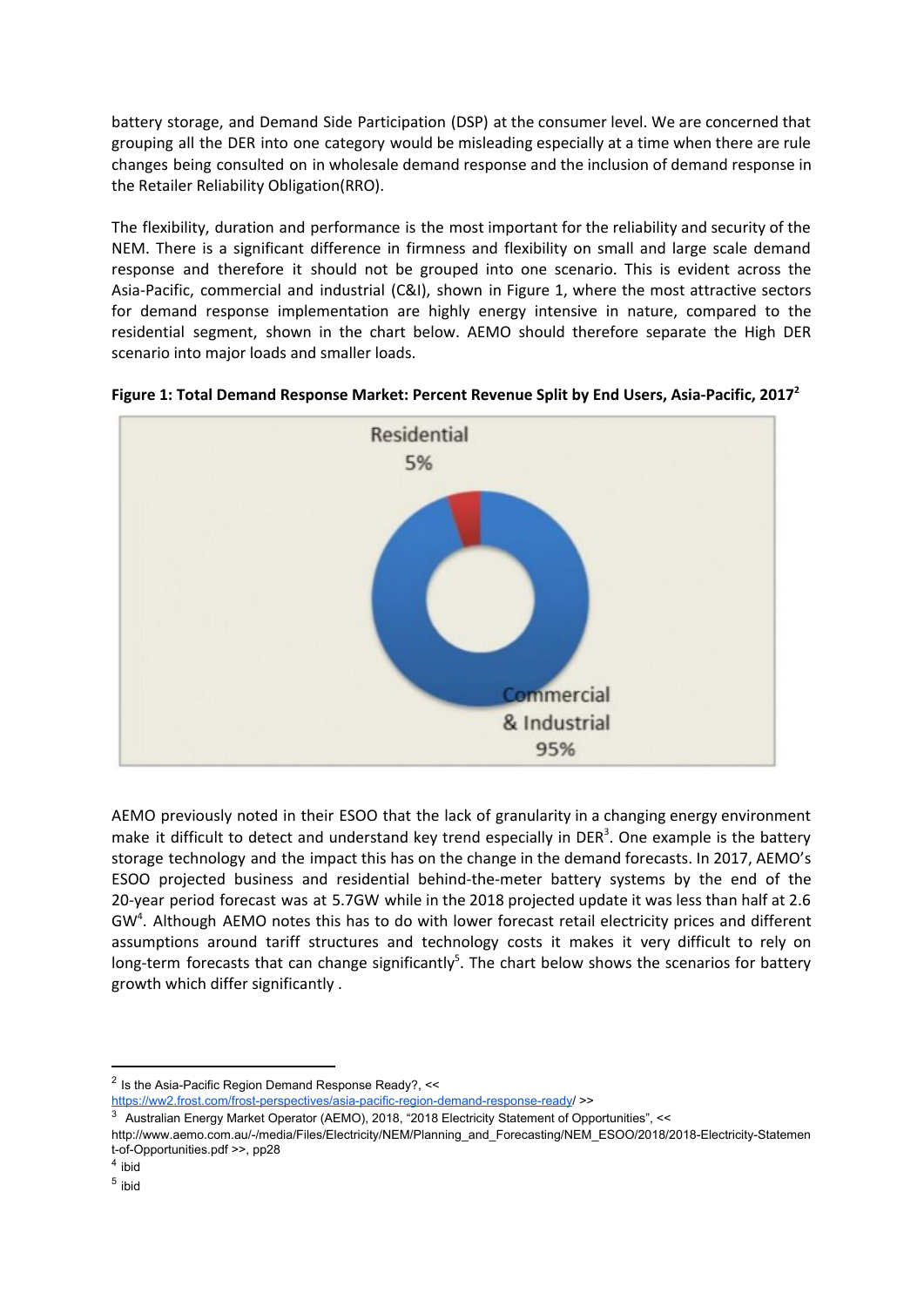

**Figure 2: NEM battery installed capacity forecast, 2015-16 to 2037-38, Neutral scenario compared to March 2018 EFI Update, all scenarios 6**

With the introduction of the RRO, AEMO's DSP forecasts will have implications on the long-term planning of firmness and flexibility to meet the gap whole the forecasts will also have implications on the ISP. Snowy Hydro welcomes AEMO's note that *"the method for assessing the current level of* DSP may vary to align with quidelines on firmness that will be developed by the AER as part of the RRO<sup>"7</sup> which we believe is necessary.

#### **Hydrogen Scenario**

Snowy Hydro understands that the hydrogen scenario has been proposed as AEMO has been asked to consider the implementation, or consideration of an expanded hydrogen industry and the impact on variable renewable generation development and supplementing/ complementing gas supplies. However unless it is proven that hydrogen can be stored cost-effectively on a large scale and can provide the service it proposes then it should not be a standalone scenario in the ESOO forecasts.

Any proposed scenario by AEMO should be on a proven technology that works on mass market across the NEM or around the world. If assumptions are made on a technology which we do not understand the risks associated with implementation are high. It is for that reason Snowy Hydro supports AEMOs view that *"further research and development is required before hydrogen can be included as an ISP scenario". 8*

#### **Treatment of emissions and coal retirements**

Snowy Hydro believes that AEMO should publish coal retirement dates however we would also support AEMO also publishing and consulting on and applying explicit emission trajectories whether for the whole economy or electricity.

<sup>&</sup>lt;sup>6</sup> Australian Energy Market Operator (AEMO), 2018, "2018 Electricity Statement of Opportunities", <<

http://www.aemo.com.au/-/media/Files/Electricity/NEM/Planning\_and\_Forecasting/NEM\_ESOO/2018/2018-Electricity-Statemen t-of-Opportunities.pdf >>, pp28

<sup>7</sup> AEMO, 2019, *"2019 Planning and Forecasting Consultation Paper",* pp26

<sup>8</sup> AEMO, 2019, *"2019 Planning and Forecasting Consultation Paper",* pp16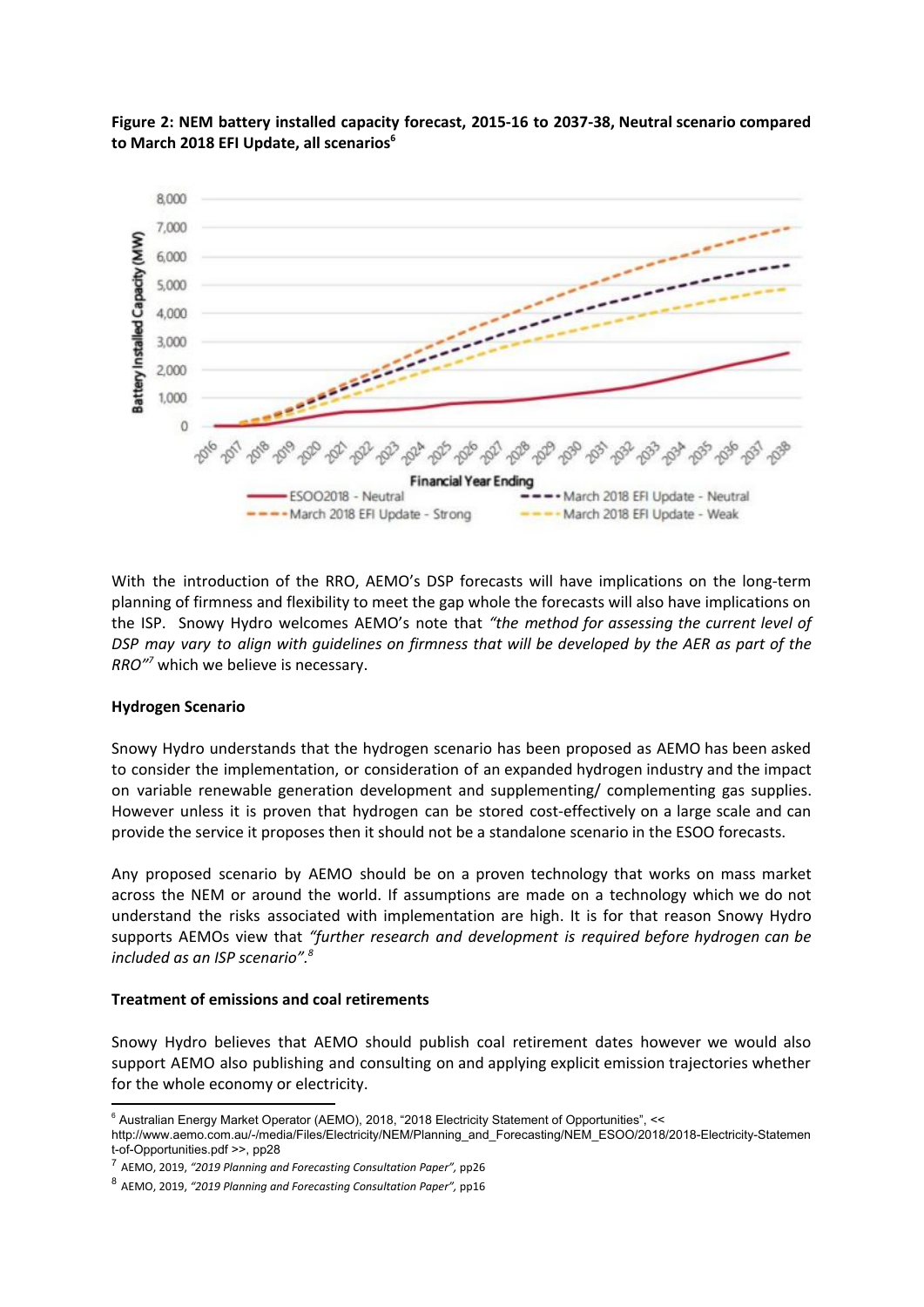In the scenario policy setting AEMO's new and preferred approach treats emissions as an output of the changing resource mix and does not make presumptions on future policies. Snowy Hydro is unclear about this proposed approach to remove national emissions targets as both major political parties have agreed that Australia should aim to reduce its greenhouse gas emissions and have targets. We believe the models AEMO undertakes remain consistent with major parties targets as the closure of just coal fired generation will unlikely give the desired outcome and will be difficult to compare against political parties policies.

Snowy Hydro understands that certain generators will need to be retired in the medium term due to economic age and increased competition from lower-emissions sources of power generation. The focus should therefore be on understanding the reliability of aging plant instead of just focusing on technical retirement age along with further analysis into revenue adequacy for existing thermal plant.

Transmission will play a fundamental role in ensuring power system reliability and security by managing the orderly transition and the provision of any required new infrastructure to support new generation in other areas of the grid. The earlier identification can be the vehicle for informing emerging transmission investment. To maintain reliability it is important this is done in an orderly and timely manner.

## **Hydro generator modelling**

Large storage will increasingly play and important role in system resilience as the NEM transitions to more variable generation and climate changes increase the risk of long wind and solar droughts. Snowy Hydro welcomes AEMO's proposal to enhance the understanding of pumped storage, with specific emphasis on the Snowy 2.0 project. We agree with AEMO that *"storage can play a key strategic role in systems with renewable generation developments"* . The power system is *9* undergoing a transformational change, with increases in renewable generation, changing consumption patterns, and the pending retirement of thermal generation across the NEM. These changes collectively will require flexible and dispatchable generation and/or additional interconnector capacity to enable more efficient sharing of generation resources between states. It is also important to note that pumped hydro energy storage is unaffected by water droughts as it recirculates existing water between two reservoirs.

Snowy Hydro strongly supports the modelling of power system resilience with particular empathise on transmission investments which are low regrets and present high option value to an uncertain future. AEMO's assessment of coal plant retirement highlight the significant increase in the net market benefits of the transmissions upgrades needed for the key development for the future NEM as the key enabler of an orderly and secure transition to a low emissions economy. Transmission investment will also support other new projects, in particular the new renewable energy zones across the NEM. The current RIT–T may be unable to fully assess large strategic investments in the NEM because the process may fail to undertake assessments in a timely manner. For instance, it has a lengthy process and can be delayed by individual interests through the dispute process. The timeliness of strategic storage initiatives for the NEM is vital.

Snowy 2.0 will underpin the transition to a low emissions future by both physically and financially firming and de-risking existing and new variable and intermittent renewable generation coming online across the NEM. Snowy 2.0 however requires timely transmission upgrades which is why

<sup>&</sup>lt;sup>9</sup> AEMO, 2019, "2019 Planning and Forecasting Consultation Paper", pp34